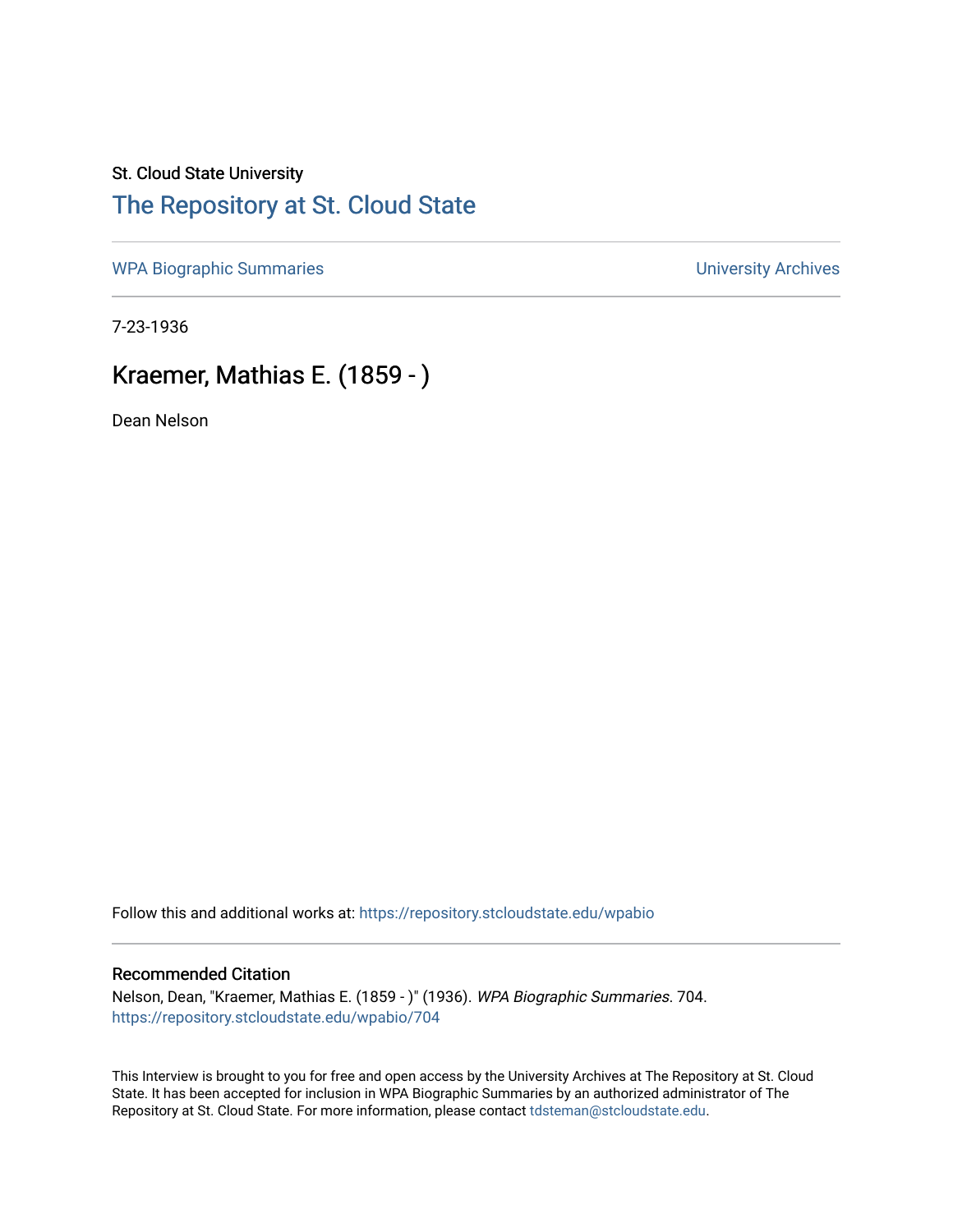KRAEMER. MATHIAS E. **File No. 8-73** 

 $\frac{1}{2}$   $\frac{1}{2}$  =

 $42.12$ 

Mathias E. Kraemer was born Ochen, Germany, May 18, 1859, son of William and Mary Kraemer.

William Kraemer was engaged in farming in Germany. In 1863 William sold his farm and brought his family to America. William settled in Scott Oounty, Minnesota near the town of Jordan. Mathias attended school at Jordan. At the termination of his second year his father, William, moved to Fair Haven township, Stearns County, Minnesota.

William Kraemer purchased eighty acres of Railway land and it was solid standing timber. There immediately arose the necessity of some sort of dwelling place so William cut down the surrounding trees and erected a cabin. It was a very simple affair consisting of only logs and had slab wood for a roof. There was no floor and the logs were not plastered. William Kraemer and family lived in this abode for three years and Mathias stated, "Many times we have been awakened at night by the rain or snow coming through the cracks in the roof. It was so cold in winter that we always woke up with frost on our blankets."

Mathias Kraemer attended school in Saint Augusta township. He relates further, "Our schoolhouse consisted of the kitchen of one of the farm homes. We always wa1ked three miles to school and our only shoes in winter were wooden ones my father made from logs."

**"Two of our teachers were farmers near by and we had school when** they weren't too busy with their farm work. My first teacher was Andrew Meyers and I can remember him because of his dog that he invariably brought to school each day. The other two teachers were Anton Casting and Mr. Engelberg. For a book case in our school we used a dish cupboard that was in the kitchen or correctly stating, **'our** schoolroom!"

After several years of school Mathias Kraemer helped his father farm and erect more adaptable and sturdy buildings on the farm.